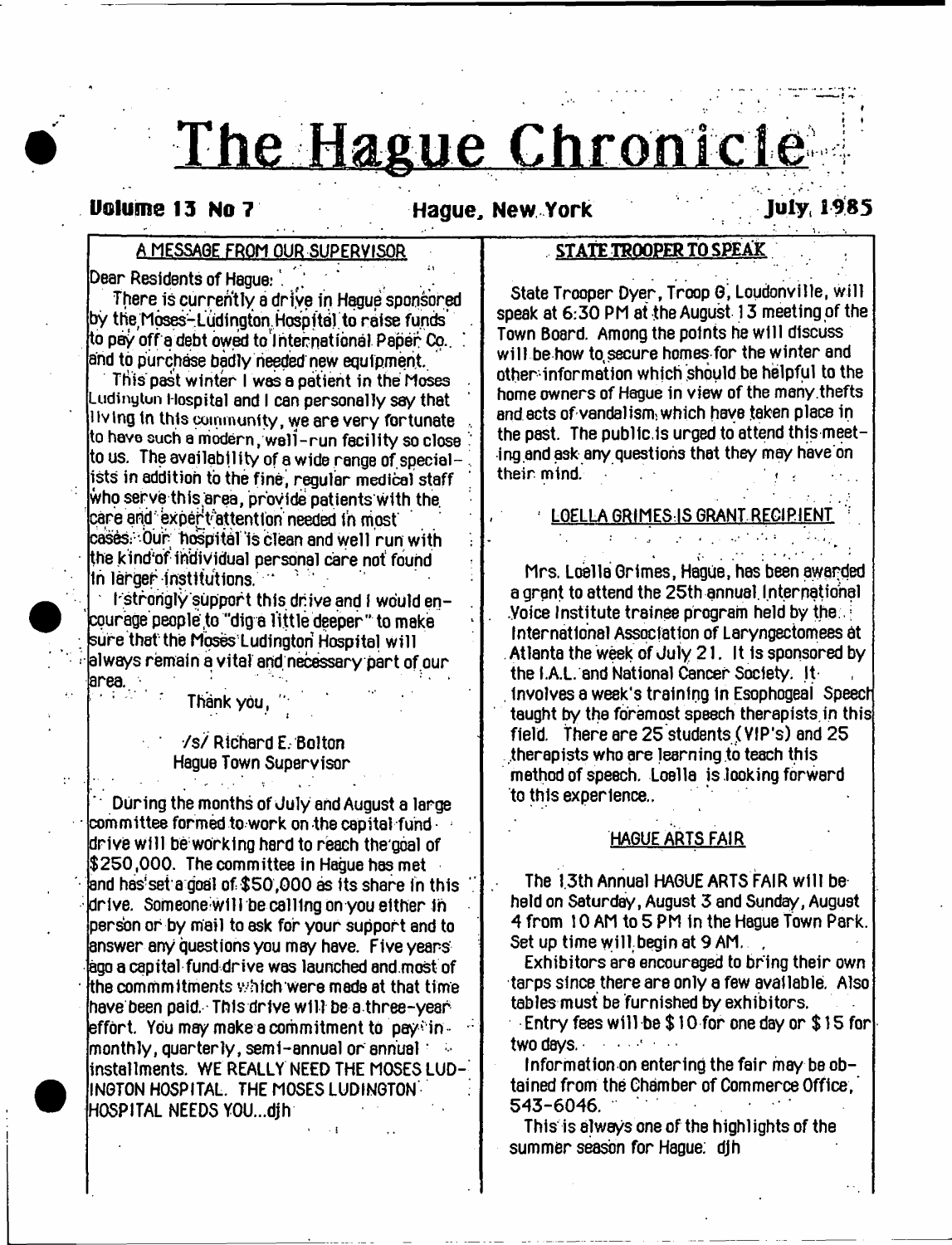# **TOWN BOARD JULY 9. 1985**

**A petition was presented to Supervisor Bolton from Lonnie Swinton, West Hague Rd., requesting Cable TV for the area. Members of Friends Poi nt and Forest Bag Associations present at the meeting asked about their hook-up and all were assured everything is proceeding a3 planned.**

**The Waltonian Island Ordinance was approved by our town board and now must be approved by the Commisioner of EnCon. Ten day3 after approval it will become law.**

"On the Trail" (N.Y. State paper) had an **article commending our successful Bass Tournament.**

**Resolution carried requesting state aid for assistance in Land Use programs.**

**Problems arising at our public park and beach have raised the possibility.of controls in the interests of Hague residents.**

**. Motion passed for additional services by Sealy Office Suystems at 1** */Z* **the usual additional costs.**

**There has been an increase in costs for Blue Cross:\*\***

ţ

**The lack of protection was brought to our attention by a letter from Mrs. de 8uy3, Holman Hill, about the recent break-ins. The Supervisor assured everyone he is working on the problem, (letter on page 4).**

**A meeting is planned at a later date for town, planni ng and zoni ng boards to look at the future needs for land use.**

**At Supervisors Association conference many bills were suggested in the interest of area towns. A few examples: mandated training for assessment review; state revenue sharing. We w ill. keep up to date and informed.**

**Motion carried to allow Dan Belden, Highway Superintendent, to attend conference in Syracuse iriSeptember...GL.**

### **PLANNING BOARD 7 /1 1 /8 5**

**Thomas C. Fritz's < new owner of the former W. Roy Phillips property on Rt. 8) application for a minor fpur-lot subdivision of approximated 42+ acres was approved unanimously.**

**Jay (Jack) Reynolds' application for a minor subdivision of his Indian Kettles property on Rt. 9N was finally approved. The A.PA. failed to take any action on the application during the 30 days allowed to reverse the local determination to gran the variance.**

**A stop work order was issued to Light House Poi nt J (formerly Dock and Dine) due to construction thet does not conform to the zoning setback requirements. The Board has directed Chairman Fred LaPann to .write-to Daniei t. Smith, attorney for Robert Sweet and Gary Koncikovski, developers of the property, of the Board's concern that the agreed stipulations contained in Mr. Smith's letter of May 10, 1983 which addressed such matters as water, sewage, roads, and staki ng of property lines, are still not all in compliance with the Hague zoning regulations.** The Board and quests informally discussed the pro**clivity of state and local governmental authorities to circumvent the town's approved sanitary code. AC**

# **RESOLUTION PASSED**

**The Warren County Board of Supervisors has passed a resolution to transfer the sum of \$6,000 from the Contingency Fund to Adirondack Park Local Review Board to be used by the Review Board to** assist in its cooperative study with the New York **State Board of Equalization and Assessment's study o the Adirondack Park Agency plan on local land value - The stated purpose is to determine the economic j impact of the Adirondack Land Use & Development** *'* **Plan on land values and the local economic tax base within the Adirondack Park. Hague's supervisor, Richard Bolton, was one of seven supervisors who introduced this resolution... AC**

# **SCHOOL ADMINISTRATOR RESIGNS**

**Dr. Joseph S. Verdone, Superintendent of School si of the Ticonderoga Central School District, has j announced tht he has accepted the position of Superb 1 ntendent of Schools of the Sayvllle Union Free. School District, Sayville, L.l. \***

**Dr. Verdone has been superintendent in Ti for [ the past nine years. The excellent program that the school district developed can be di recti y i attri buted to the positive support the Board of <sup>j</sup> Education has demonstrated over the years,coupled with the ability of a very competent staff, faculty, and administration. The community support of the ; schools has resulted in an educational program | second to none. 1**

**\* \* \* \* \* \* \* \* \* \* \* \* \* \* \* \* \* \* \* \* :**

**If we are ever to enjoy life, now is the ti me not tomorrow, nor next year, nor in some future life...Thoma3 Dreier '**

**i i**

*i*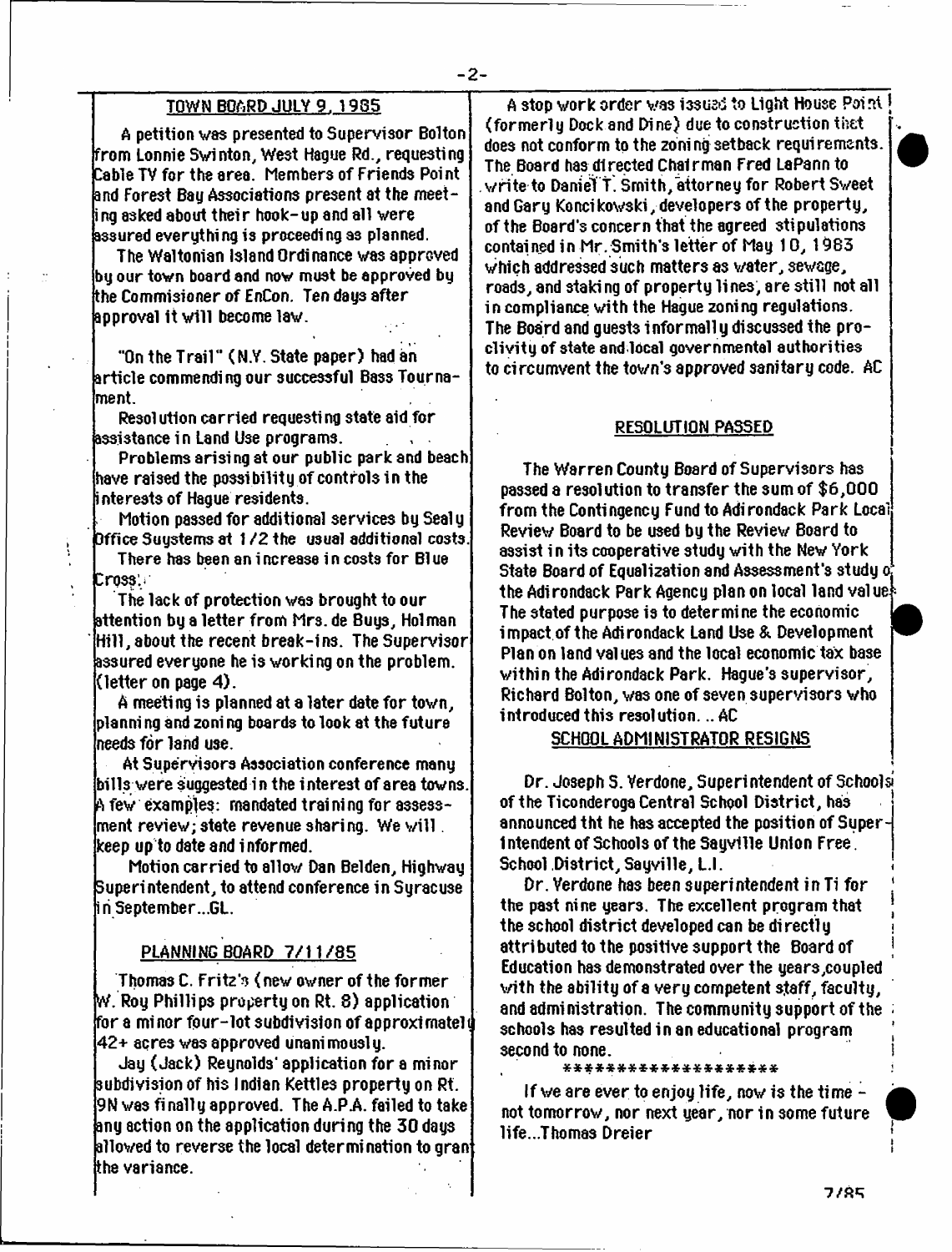# **LAKE GEORGE TASK FORCE '**

**In July 1983; at the annual meeting of the Lake George Association (LGA), Environmental Conservation Commissioner (DEC) Henry G. Williams said that his department would form b task force using its own staff resources as well as those of other state and county agencies to prepare s plan for the preservation and protection of the outstanding resources of the Lake George Park.**

**The Task Force was formed in February 1984. Charles G. Morrison, Jr. of DEC is chairman. Approximately 60 persons representing state, county and town gover nment and the LGA compr iae i tic membership of the Task Force.**

**The purpose of the Task Force is to detormino tho future direction of the entire Lake George Basin by identifying which actions of man cause a deleterious effect on the basin as well as the methods that can be employed to preserve the quality of the area.**

**The Task Force has been meeting monthly as a whole pi us seven sub-committees studying in depth the critical environmental issues that affect the basin.**

**The bottom line is water quality; it is the water that provides the recreational uses such as boating, swimming, and fishing as well** 83 **the drinking supply for so much of the area. Without the v/ater quality that Lake George has become famous for, combined with the scenic beauty of the area, people would not longer be attracted to Lake George....AC**

# **RECORDING SUBDIVISIONS**

**The Hague Planning Board regularly approves subdivisions at the monthly meetings. Recently it has come to the attention of the Board that indi viduals do not always file the plat plan in the Office of the Clerk of Warren County. Article III, Section 5-Aofthe Hague Subdivision Regulations states: "Any Subdivision Plat not so filed or recorded within sixty (6 0 ) days of the date of such final approval shall become null and void..." The subdivision plat plan, once approved, may not have any changes, erasures, modifications or revisions unless it is resubmitted to the Planning Board and the Board approves in writing any modifications....AC**

# **HORSEMANSHIP FOR THE HANDICAPPED;**

*z=.*

**Plans are underway by the Cooperative Extension of Warren County to develop a 4-H Horsemanship program for handicapped youngsters. A pilot program will begin in September**

# **WILLY C\*S JUNE/JULY WEATHER NOTES**

Last issue I told you that we were up to 13 **hours and 32 mi nutes of daylight and that we would add a mi nute or three more before starting down the back side of the mountain.** I know my readers are sharp and you must **have alTthough that W illy C was rowing with only one oar, because you all knew it should** have been 15 hours and 32 minutes of day**light. We did odd one more mi nute to arrive at a maximum of 15 hours and 33 minutes. ,** As of July 11 we are down to 15 hours and **18 minutes..**

**Our heating degree season, 1984/5 ended 6 /3 0 /8 5 . The year was** *4.6%* **warmer than last year and** *6.6%* **warmer than normal.**

**Rainfall for June was 3.76 inches; .91 inches more than M;ay. Through July 11, .35 inches of rain. Pretty dry for your garden. Temperatures ended. June on the cool side; lows in the 50's, highs in the 60's and low 70's. July has been very comfortable, 80's during the days, high 50\*s to low 60\*s at night. Water temperature is 73 degrees at the 2 foot level. Top wind gusts in June-32 MPH 6 /2 7 . Overall, the wi nd has been settling down to its summer pattern.**

**For those of you who have been looki ng forward to summer, here it is, so make the most of it. Remember whether you summer here, live here year round, or are just pass- 1 ing through, KEEP THE LAKE CLEAN; it's the onl y one we have, and we all need it .**

#### **~ ....Willy C.**

#### **a#\*#\*#\*\*\*#####\*############**

Capt. Edward H. Crabbs, Jr. U.S.N. former C.O. of the U.S.S. Nashville, has left his post as Deputy Commander/Chief of Staff at Naval Space Command, Fort Dahlgren, VA to take up new duty at COM NAV AIR LANT as Assistant Chief of Staf for CV/CVN Carrier Training, Norfolk, VA. Ed, his wife Mary and family have just enjoyed a week's stay with his parents.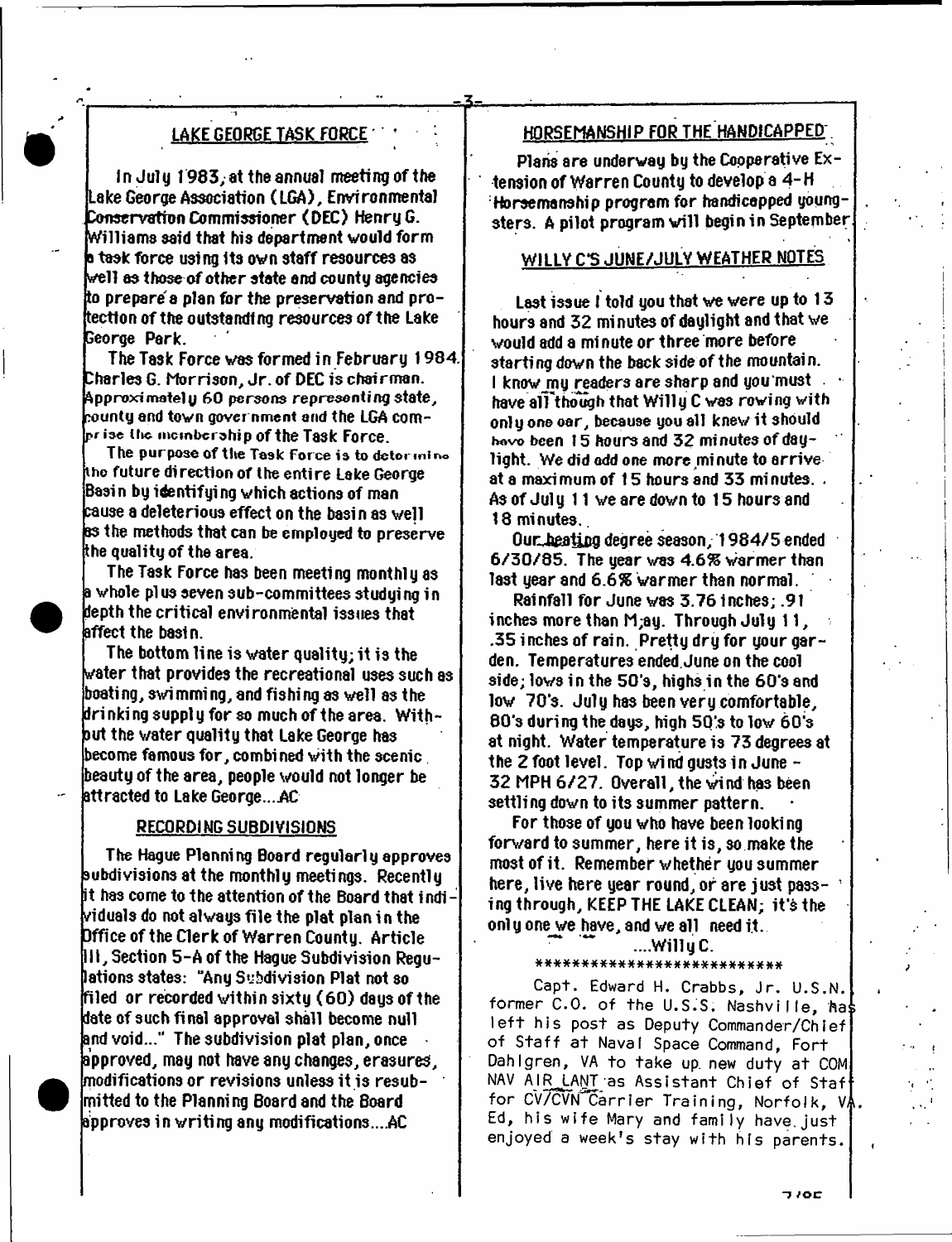# **TICONDEROGA FESTIVAL**

- **4**-

**Everyone'loves a bargain, the very bcot at e very good price. This is true of the summer programs presented this year by Vhe Ti Festival Guild, a series of delightful per- "" formances with high entertainment at low cost. Indeed, two of the evenings arefree, and all of the 10 AM Wednesday mornings - for children and/or adults. Tickets may be purchased at the BookMark or at entrance. Programs begi n at 8 PM UNDER THE HANDSOME YELLOW STRIPED TENT on the Village Green. (Please bring your own lawn chair.) \***

**Free admission to the children's program is 1 made possi ble i n part through a grant from: The New York State Division for Youth and the Essex County Youth Bureau; The International Paper Company Foundation; the New York State Council on the Arts/and gifts from our mem-\* bership.. .-.v :' \***

**Opening concert on Tuesday, July 16 brings the EMPIRE BRASS QUINTET. A reception fbl T lowingithe concert is;sponsored in part by Widmer\*sW1neCellers. : 'v '-**

On Saturday, July 27 audiences will wel<sup>2</sup> **come The Summertime dlde Towne Bnnd. This group playsmuch of the music from the turn bf the century Golden Age of Bands. Some of the performers are former members of the United States Military Band at West Point; \* many play.in the Hudson Valley Phi\*harmonic arimother metropolitan areas.**

**Sunday, August 4 at Silver Bay brings once agai n the popular Gregg Smith -Ting- ' lers with Adirondack Chamber Orchsstra: This group of choral masters prcs?ryls their songs hot only with musics! skill, but** with dramatic "surprises" - vóices cather-<sup>:</sup> **i ng someti mes i n the. balcony or at other points in the audience.**

**On August 6 The E moi re State Ballet will give a special event, free evening, also at Stiver Bay. 1**

**The weekend of August 9, Fridey, Saturday and Sunday at 10 AM Under the Tent a very fine Arts and Crafts Show with items for sale, will be sponsored by the guild. There is no admission charge for spectators, and/or purchasers. (Craftsmen who wish to exhibit do pay a fee and should call the estival Guild office.**

**-Two more evening concerts in August for you to mark on your calendar now' Saturday, Aug. 17.MOZART ON FIFTH. This ensemble does it a ll: Dixieland, Regtlme, Swlng, Classical. Saturday August 24 hear the McLain Family , Band, one of the most pcpylsr groups of Blue 3rass. Like others chosen by the.Ticonder^ga.;** *i* **/ ■ ; Festival Guild they are.famous for, tte tr ir.divi- .; juol style and have appeared around the worldand in 49 of our 50 states. . , ; :**

**Here in Hague and Ticonderoga and surround-Ing areas we can feel fortunate that a summer pro**gram of such rousing, first rate eaterici ament **cari'be seen and heerd near-by arc! for such a little cost. Tickets at \$5 with Senior CHizen, stadent** and femily "speciels" can bo bought of IXOSPMARK-**RADiO SHACK or at the TENT on tiie Viiioge Green on the night of the performance.**  $\mathbb{R}^n \times \mathbb{R}^n$ 

**And remember, EVERY WEDNESDAY at 1G'AM ' July 10 through August 7, there ore tine FREE entertair.mcOiS for children (sntf/or adi;:ts).'.. an opportunity for todsy's children - ' who so often see onl tj TV or mcvle i nterpretatiens - to SEE delightiul LIVE performers.** 

**Pocket size schedules are available at the -**Hague Chamber of Commerce, Silver Gsy and **Hague post offices and stores....BdoG**

**The following is a copy of letter sent to Supervisor Richard E. Bolton, with a copy to The Chrcmcie. .,>■ ■**

**"A break-in every month is more than enough! "As a ?expeyer, I am proud and privelenced for** pay my sokeel faxes. • **A** r.

**"As a taxpayer, I am receivi ng farlcs: value from ether taxes.**

**"As a 1 on?, -term resident, with fami!« oviro-rship for eighty-five years; I ask that**  $E$  **such**  $s$ **elected officials assume their sworn unities and use their authority to protect (he prope rt y ov ners of t his cthe rwise level y tew n.**

**"There is no.lack cf ability involved? There is lack of^ action and inclination to involvement, which is destroying Hague.**

> **Sincerely, 7 s / Elizabeth H. de Buys"**

**No president can be himself. They are eating and sleeping ,ina show window. They are acting avery minute."..Will Rogers**

**> -** *\*:<*

**7 /8 5**

٠,

41  $\mathcal{L}_{\mathcal{A}}$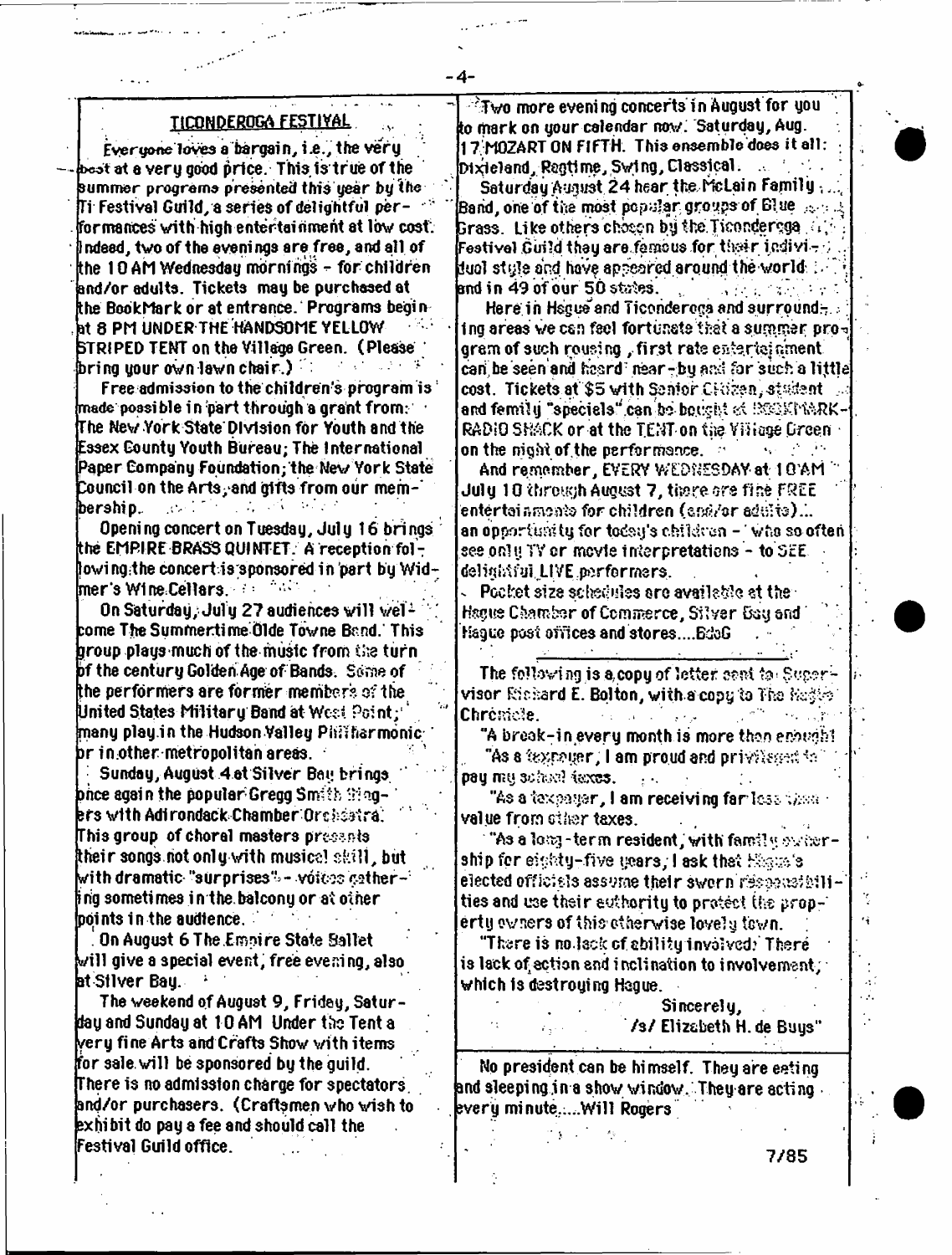# **FIRE DEPARTMENT NEWS**

**The Fire Department members wish to thank all of those who helped.make the BBQ a success. Craig LaCourse was elected to the Board of**

**Directors. Tim and Robin hay attended a New York.State**

**Fire School. .**

Horseshoe Pitching - 1st Place - Ron Hansen, **Norwalk, CT. and BIRCerretarrt/Norwalk, 6t . / 2nd Place - Jim Boddy, Hague and Sam Boveny, Rochester.**

**Winner of the gas grill was Frank Reale of Sreen island.**

**Next meeting - August Sat 8 PM.**

# **MANYTHING GOES " BENEFITS HAGUE FIRE DEPARTMENT :■**

 $\mathbb{R}^n$  . The set of  $\mathbb{R}^n$  is the set of  $\mathbb{R}^n$ **On Thursday, Friday and Saturday;, Aug.\* 15, 16 and 17, the EMPs (employees) of the Silver Bay Assoc.,will offer thei r annual Broadway musical. This year the EMPs have chbsen Cole . Porter's delightful 1934 musical comedy ANYTHING GOES. Tickets are on sale for the Thursday, Aug. 15 performance only. Tickets are \$4.00 for adults and \$2.00 for children 12 and under. The entire proceeds of opening night performance go to benefit the Hague Fire Dept-This tradition started,many years ago and is one af the many ways Silver Bay says "thank you" to the town of Hague for their support over the years. The other two evenings, donations will be taken and will help defray the many costs related to producing a show of this nature.**

**ANYTHING GOES includes such Cole Porter ' hits as iYOU'RE THE TOP, IT'S DELOVELY, FRIENDSHIP, BLOW, GABRIEL BLOW/I GET A KICK OUT OF YOU, and of course the title song, ftN;YTHING GOES. All performances are in the Silver Bay Auditori um at the. YMCA Silver Bay Association Conference Center and begi n at. 8 PM.**  $\mathbf{R} = \mathbf{R} \times \mathbf{R}$  is the set of  $\mathbf{R} = \mathbf{R} \times \mathbf{R}$  .

**For additional information, please contact. ' Mr. Carl Jenkins, 5 4 3 -8 8 3 3 , and leave a message. .**

### **WELCOME TO NEW NEIGHBORS**

**Omitted from last month's list of New Hague property owners were: Charles and Fran Bbomhower, (the O'Dell property on Mountain**

# **MARY C. BESTE MEMORIAL SCHOLARSHIP**

**1 In the summer of. 1971 Miss Mary C. Beste am Mrs. Julius Hendrickson donated \$6,000.00 to establish a scholarship fund to serve the youth of Hague. The scholarship became known as the Hague Central School Scholarship. Following the death of Miss Beste, the scholarshi p was renamed the Mary C Beste Memorial Scholarship in honor of Miss Beste, its originator and chief coritributor,**

**Through contributions and various fund raising activities the fund has taken in over \$18,000 Awards amounti ng to \$ 14,415 were made, leavi n< a balance of \$3,796. Recipients have been: Michael Streeter, Angela Bevins, Michael Delarm Daniel Olcott, Theresa.Davis, Marie Touchton, Mary Braisted, Bruce DeLarm, Pauline Davis, Ernest Frasier, Beth Bolton, Katy Laundree, Mary Beth Fitzgerald, William Smith, Theresa Thibeault, Dennis Trombley, Sally DeLarm, Marie Watts, June Frasier, Robin Warren, Coleen Thibeault, Richard Strum, Tim Strum, Steve McCranels, Jennifer Belden, Donna.Denton, Robert DeLarm; Korinna Ida, Lynn Wheelock, Kathi Hudak, Michael Meola, Tina Belden, Glenn McKee, Rudy Meola. Recipients this year are listed on page 7.**

**If the. Mary C. Beste Memorial Scholarship is** to continue to be a viable, ongoing program bene**fits ng the;youth of Hague, additional funds must be raised.**

**A comrnittee of Ida May, Pat DeLar.m, Jean ; McKee, ReV. Van Vliet, Pam Hens, Norman Strum and Rudolph Meola have kept the Scholarship eljvt since 1979, however, more help is needed. Contributions may be sent to: Mary C. Beste Memori ial Scholarship, Ticonderoga Central School District, 351 Amherst Avenue, Ticonderoga, NY 12883....Rudolph Meola /**

\*\*\*\*\*\*\*\*\*\*\*\*\*\*\*\*\*\*\*\*\*\*\*\* **. Associate Justice Charles Evans Hughes 1910- 1916, governor of New York State in 1906, visited Silver Bay. There is a picture of him in . the Silver Bay Post Office.**

It was stated in the June issue that Gov. Cuomo's **visit on June 18 may have been the first for a governor. We stand corrected!**

**View Road) and Mr & Mr3 Peter Foster and Mr ; and Mrs Robert Blackburn (the Guryan property ; near Island Harbor House. 7 /8 5**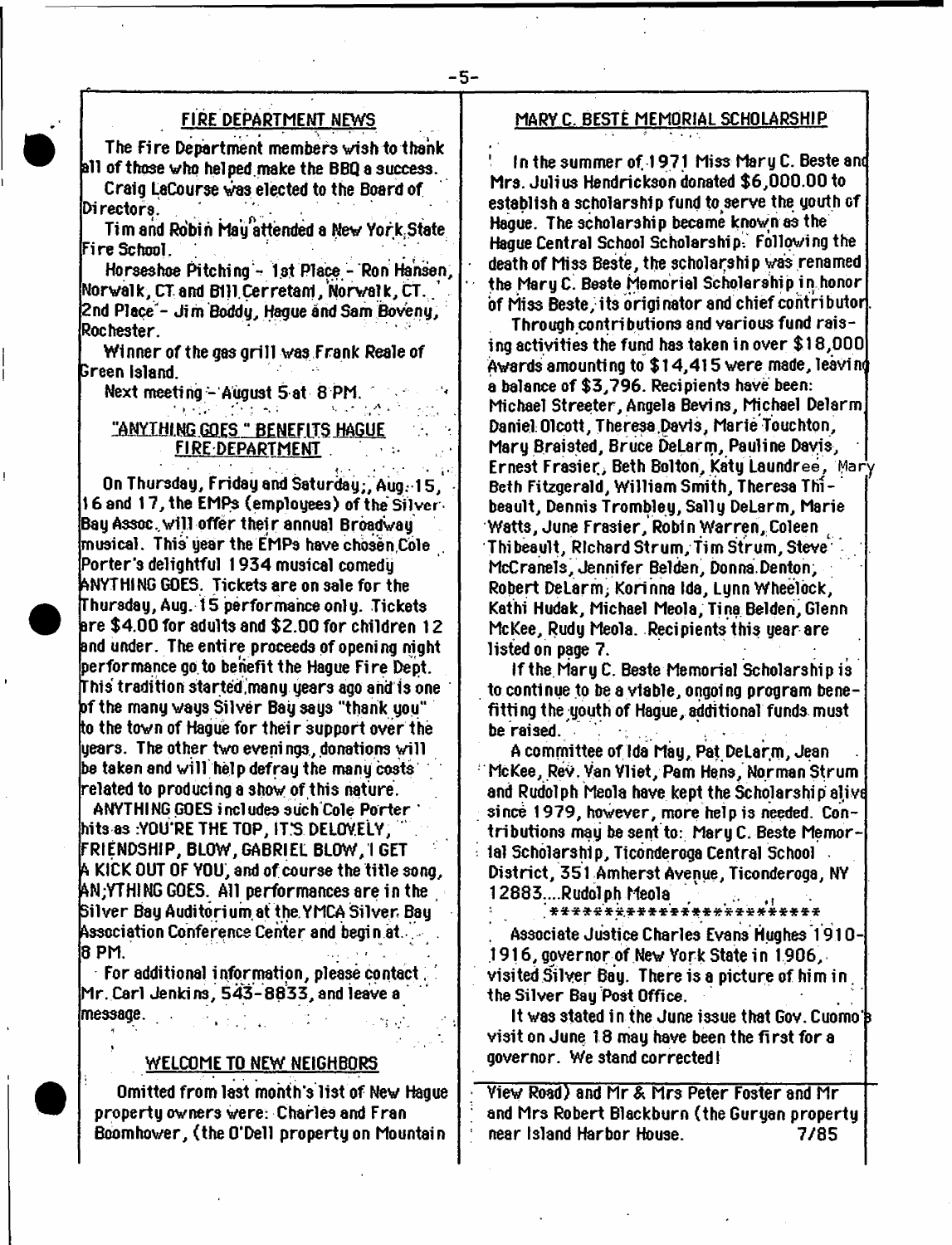#### **MORE SOUNDINGS**

#### **(Cont. from p. 7)**

**RICHARD COBB, TONY DeFRANCO, CAROLYN DYK-STRA and TIEAH GAUTREAU received Presidential Academic Fitness awards. To qualify for this award a student must maintain at least a B+ « average throughout his elementary schooling.** *4 t*

**JULIE COOK received First Place trophy at the spelling bee for 6th grades of 11 schools, held in Plattsburgh.**

**LYNNE COFFIN, Hague, will attend the Univ. of Bridgeport this fall on an athletic scholarship. She will compete as a member of the women's gymnastics team next season.**

**PATRICK J. VISCARDI, the son of Supreme Court Justice and Mrs. Dominick J. Viscardi of Hague and Ticonderoga, received a Bachelor of Arts degree summa cum laude, in economics, from Dartmouth College at its 216th commence ment held on June 9, 1985.**

**Patrick was the valedictorian of his class of 1981, Ticonderoga High School and a member of the National Honor Society.**

He was awarded three academic citations dur**ing his college career for achievement in economics, math and biology. Citations are awarded by faculty members onl y when a student's work is sufficiently distinguished to merit special recognition. Such citations are rare and relatively few are submitted each term.**

**Patrick was a Varsity member of the crew team and a member of Bones Gate Fraternity. He was also elected to Phi Beta Kappa.**

**The disti notion of summa cum laude was awarded to those members of the class who had achieved a standing in excess of 3 .7 4 for the entire course of study. Dartmouth i3 the ninth oldest college in the nation and the northern most of the Ivy League Group.**

**Patrick will enter the University of Rochester Medical School in the fall.**

#### **NEW MINISTER AT WESLEYAN CHURCH**

**Sunday, July 14the Hague Wesleyan Church welcomed its new minister,the Rev. Kenneth Morris. Mr, Morris moved into the parsonage on July 6. He is married and has four children and a grandson. We hope Mr. Morris** will enjoy his pastorate in Hague.

**Former Pastor Bruce Stetser (PBS) has a new assignment in Plattsburgh.**

# **VIEWPOINT**

**All letters to VIEWPOINT should beaddressed to Margaret Broderick, Editor, Box 215, Hague, NY 12636. Publication of any letter will be at the discretion of the editor, publisher and staff of THE HAGUE CHRONICLE.**

**All letters must be signed with name and address, but names will not be used if so requested.**

#### **LOST. STRAYED. STOLEN**

**Sometime in early June a hubcap for a Chewy Host was lost on the Island Harbor curve. The owner would really appreciate its return. Please call 585-9 859 .**

**Also in mid-June the home plate belongi ng to the Little League wa3 stolen from the ball field on Decker Hill Road. Anyone knowi ng of its whereabouts, please call the Town Hall at 543-6161**

# **SENIOR CITIZENS CLUB . -**

**The cool weather on June 26 did not deter about 30 seniors from enjoying a delightful** *2 -* **1 /2 hour Lake George cruise and a picnic at Battlefield Park. .**

**Our next meeting will be held on Wednesday, July 2 4 at 1:30 PM in the Town Hall. We urge anyone oyer 55 who might be interested tojoinu3.**

\*\*\*\*\*\*\*\*\*\*\*\*\*\*\*\*\*\*\*\*\*\*\*\*

**Beauty is God's handwriting. ....Ralph Waldo Emerson**

*/od*

**\***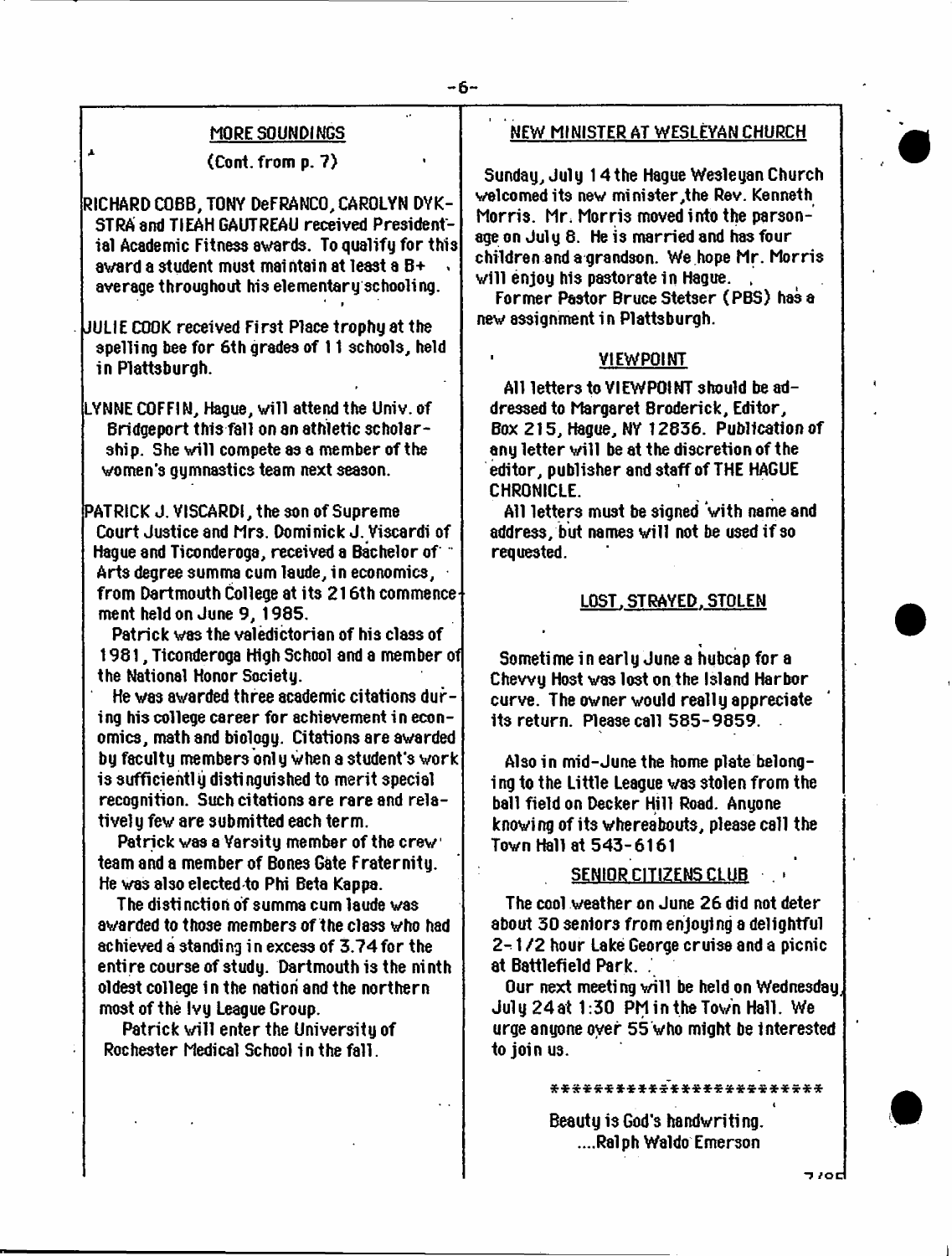| 7/8                                                                                                | EITS WE PRIMI                                   | <u>TAHT SWEM ENLILLIA</u><br>DEAN'S LIST- Kathi Hudak, Graphite, was on the |
|----------------------------------------------------------------------------------------------------|-------------------------------------------------|-----------------------------------------------------------------------------|
|                                                                                                    | <b>SOUNDINGS</b>                                | Dean's List for last semester at Skidmore College.                          |
|                                                                                                    |                                                 | She will be entering her senior year in the fall.                           |
| BORN - TWINS, Kimberly Fawn and Drew Elliot, to                                                    |                                                 | Timothy Strum, a sophomore at Geneva College was                            |
| Jon and Janet Hanna on June 6 in Denville, NJ.                                                     |                                                 | on the Dean's List for the second semester.                                 |
|                                                                                                    | Grandparents are Blancha and George Hanna, Sab- |                                                                             |
| bath Day Point.                                                                                    |                                                 | BRIDGET McDONALD, W. Hague Road, was valedictor-                            |
|                                                                                                    |                                                 | ian of her class at Ticonderoga High School. She                            |
| 30RN - A gir1, Jenna Marie, to Gloria Frasier, on<br>June 6. Grandfather is Carl Frasier.          |                                                 | also received numberous awards for her achieve-                             |
|                                                                                                    |                                                 | ments.                                                                      |
|                                                                                                    | 10RN - Agirl, Diana Marie, to Penny and Donald  | Other awards made to Hague students at the commence                         |
| Bolton on June 15. Grandparents are Jack and                                                       |                                                 | ment exercises on June 22 in Ticonderoga were as                            |
| Doris Bolton, Hague and Corinth.                                                                   |                                                 | follows:                                                                    |
|                                                                                                    |                                                 | Ticonderoga Federal Credit Union Prize - LYNNE                              |
| INGMGED - Katy, daughter of Mr & Mrs Raymond                                                       |                                                 | <b>COFFIN</b>                                                               |
| Laundree, to Mark Wendell of Ticonderaga, NY.                                                      |                                                 | Harvey H. Moses Educational Award - JENNIFER                                |
|                                                                                                    |                                                 | FITZGERALD, NORMA JEAN STRUM                                                |
| MRRIED - Sandra, daughter of Mr & Mrs. John E.                                                     |                                                 | Mary E. Beste Memorial Scholarship Award -                                  |
| E. Barth, Hague, to Robert Powell of Bennington,                                                   |                                                 | DANIEL BELDEN, LISA COFFIN, LYNNE COFFIN,                                   |
| VT on June 29 in Valley View Chapel. Reception                                                     |                                                 | JENNIFER FITZGERALD, JOSEPH LaPANN, NORMA                                   |
| followed at Chipwick.                                                                              |                                                 | JEAN STRUM, TRACY STULL                                                     |
|                                                                                                    |                                                 | James McHugh Memorial Award - NORMA JEAN                                    |
| :ARRIED - Cameron Perry, son of Mr & Mrs                                                           |                                                 | <b>STRUM</b>                                                                |
| Donald Perry, Friends Point, to Beverly<br>Dougherty of Michigan on the Perrys' dock. A            |                                                 | Steward R. Moore Kiwanis Scholarship Award -                                |
|                                                                                                    |                                                 | JENNIFER FITZGERALD                                                         |
| cocktail party was followed by dinner and<br>BW 2TIH<br>dancing at Indian Kettles.                 |                                                 | President's Academic Fitness Award - JENNIFER                               |
|                                                                                                    |                                                 | <b>FITZGERALD</b>                                                           |
| ARRIED - Pamela Perkins May, daughter of Mr                                                        |                                                 | KAREN KAY SMITH, daughter of Mr. & Mrs. Kenneth                             |
|                                                                                                    | & Mrs A1 Perkins of Hague, to William Grogan    | Smith, Jr., Hague, graduated from Adirondack                                |
| of Troy on July 6 at the Wesleyan Church, Hague.                                                   |                                                 | - School on June 21, 1985. She will attend Nor-                             |
| Reception followed at the Hague Fish and Game                                                      |                                                 | thern Adirondack Community College in the fall.                             |
| Clubhouse.                                                                                         |                                                 |                                                                             |
| ********************                                                                               |                                                 | The staff of THE HAGUE CHRONICLE congratulates                              |
| ED - Gerald F. Hutchinson, 69, on June 26 in                                                       |                                                 | all of these Hague students on their many                                   |
| Moses Ludington Hospital. A former employee                                                        |                                                 | achievements and wishes them well in their academic.                        |
| of the Hague Highway Dept., he is survived by                                                      |                                                 | pursuits.                                                                   |
|                                                                                                    | his wife, son, daughter and one grandson.       |                                                                             |
|                                                                                                    |                                                 | JENNIFER FITZGERALD was the recipient of a                                  |
| ED - Gertrude B. Herrick, 84, head housekeeper<br>for the Silver Bay Assoc. for 28 years, in Moses |                                                 | \$100 scholarship for the best essay entitled                               |
| Ludington Hospital on June 30. Surviving are                                                       |                                                 | "MY APPRECIATION OF MY CATHOLIC FAITH"                                      |
| a son and five grandchildren.                                                                      |                                                 | given by the Catholic Daughter of Ticonderoga.                              |
|                                                                                                    |                                                 | JASON PLASS, eighth grader in Ticonderoga Middle                            |
| ED - Louis S. Cole, Silver Bay and Bryn Athyn,                                                     |                                                 | School placed first in his class in a student                               |
| PA on July 15. Surviving are his wife, Charis                                                      |                                                 | writer competition this spring.                                             |
| and several children.                                                                              |                                                 |                                                                             |
|                                                                                                    | ************************                        |                                                                             |
| ADUATED - Richard Strum, son of Mr & Mrs                                                           |                                                 | 7/85                                                                        |
|                                                                                                    | Norman Strum Hanual from Houghton Collage       |                                                                             |

, where  $\mathcal{B}(\mathbf{y})$  ,  $\mathcal{B}(\mathbf{y})$  , and  $\mathcal{B}(\mathbf{y})$  , and  $\mathcal{B}(\mathbf{y})$  , and

the contract of the contract of the contract

 $\epsilon_{\rm{max}}$ 

 $\frac{1}{2} \frac{1}{2} \frac{1}{2} \frac{1}{2} \frac{1}{2} \frac{1}{2}$ 

 $\bar{\mathbf{I}}$ 

 $\mathcal{L}(\mathcal{A})$  and  $\mathcal{L}(\mathcal{A})$